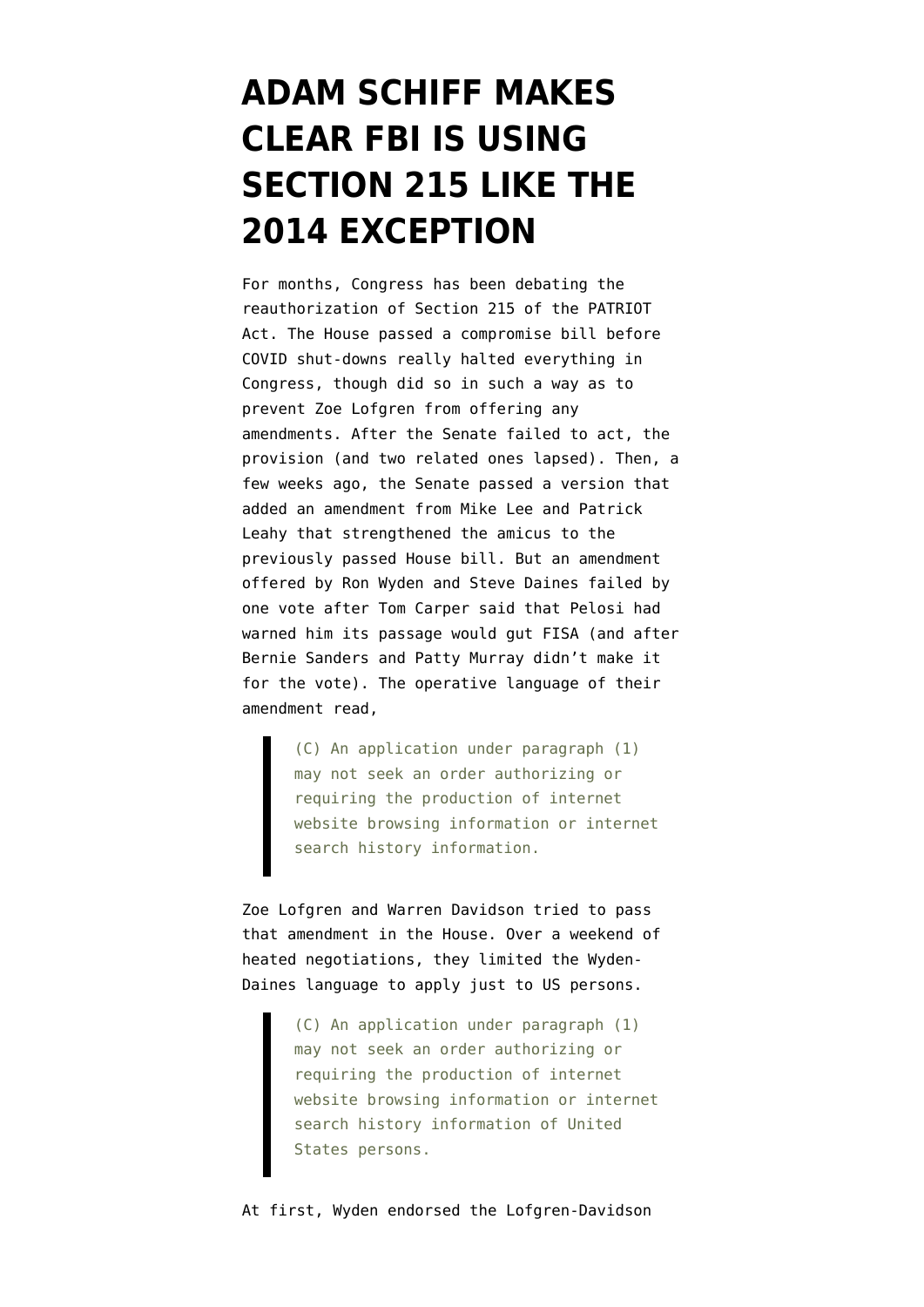language. Except then Adam Schiff [gave Charlie](https://www.nytimes.com/2020/05/26/us/politics/fisa-bill-amendment.html) [Savage](https://www.nytimes.com/2020/05/26/us/politics/fisa-bill-amendment.html) a statement that suggested the amendment would only prevent the government from seeking to obtain Americans' internet information, not prevent it altogether.

> But in his own statement, Mr. Schiff put forward a narrower emphasis. Stressing the continued need to investigate foreign threats, he described the compromise as banning the use of such orders "to seek to obtain" an American's internet information.

That led Ron Wyden to [withdraw his support](https://gizmodo.com/wyden-pulls-support-for-privacy-amendment-after-house-i-1843690821). Leadership withdrew that amendment from the Rule.

Schiff's ploy seems to suggest one way the government is using Section 215.

Wyden had [previously asked](https://www.emptywheel.net/2020/05/21/wyden-hints-at-how-the-intelligence-community-hides-its-web-tracking-under-section-215/) how each of three applications for Section 215 would appear in counts:

- An order in which an IP address used by multiple people is the target
- An order collecting all the people who visit a particular website
- An order collecting all the web browsing and internet searches of a single user

I've argued in the past that the FBI wouldn't go to the trouble of a Section 215 order for a person who was not otherwise targeted, the last bullet. Schiff's willingness to limit collection to foreigners is consistent with that (because targeting non-US persons has a lower probable cause level), meaning that's not the function the government is so intent on preserving.

Which leaves Wyden's IP address used by multiple people and a website, what I have suggested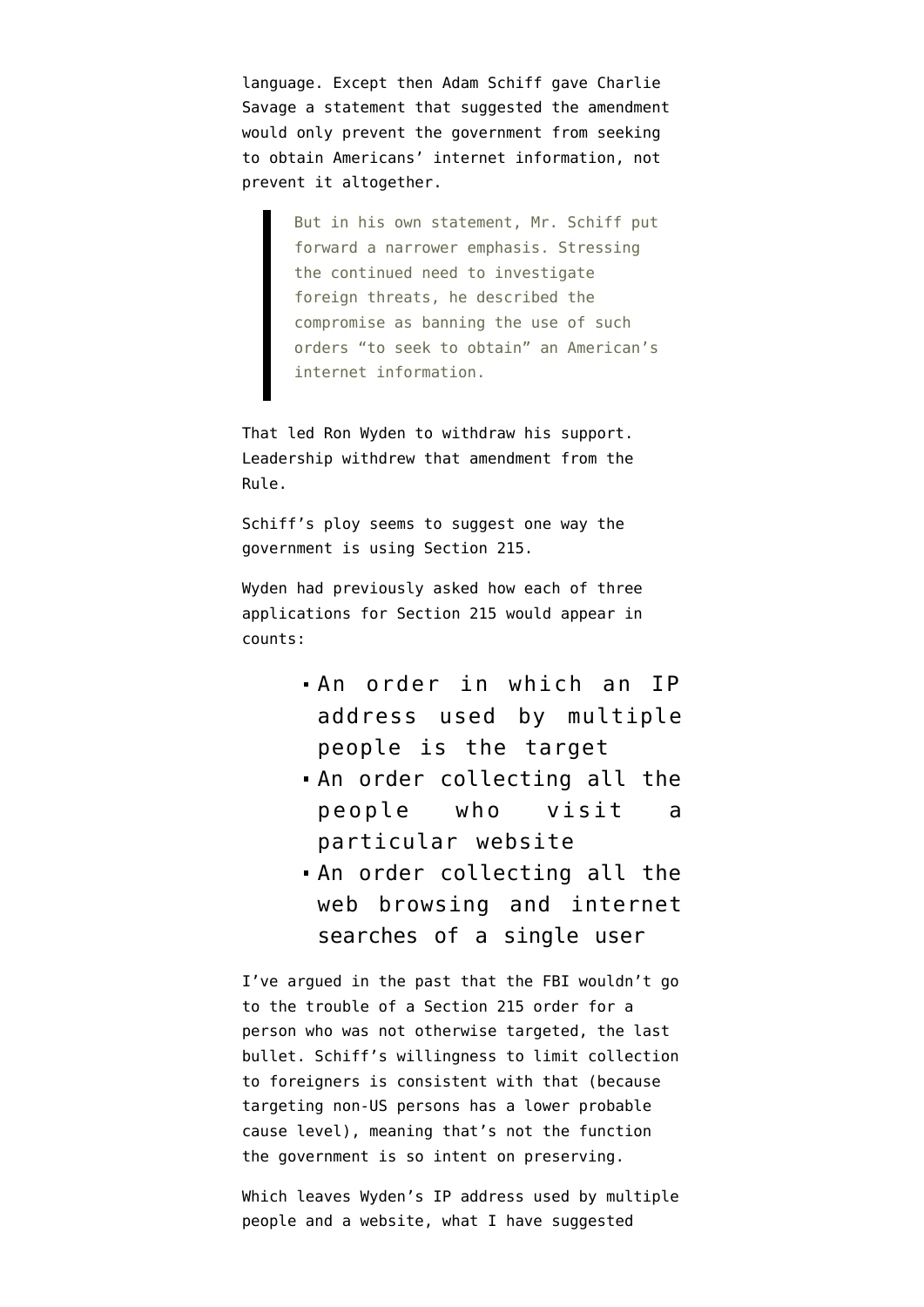might be VPNs and WikiLeaks. Those are the applications that Schiff (and Pelosi) are going to the mat to protect.

That makes something that happened in 2014 important. That year, FISC [permitted the](https://www.emptywheel.net/2017/07/03/facilities-you-use-may-be-collected-under-section-702/) [government to remain tasked on a selector](https://www.emptywheel.net/2017/07/03/facilities-you-use-may-be-collected-under-section-702/) under 702 (which can only target foreigners) even after finding that Americans were using the selector, provided the US person content was purged after the fact. Except ODNI made a list of enumerated crimes — virtually all of which exploit the Dark Web — that Section 702 content could be used to prosecute. Richard Burr [codified that principle](https://www.emptywheel.net/2017/10/23/the-senate-intelligence-committee-702-bill-is-a-domestic-spying-bill/) when the law was reauthorized in 2017.

Schiff has invoked the same principle — allowing the FBI to target a URL or IP, and in the name of obtaining foreign intelligence, obtaining the US person activity as well. Because this is not treated as "content," the government may not be limited to instances where the US person activity is location obscured (though it's possible this is just about obtaining VPN traffic, and not something like WikiLeaks).

Wyden [called](https://gizmodo.com/wyden-pulls-support-for-privacy-amendment-after-house-i-1843690821) the resulting practice (remember, this is status quo), as "dragnet surveillance."

> "It is now clear that there is no agreement with the House Intelligence Committee to enact true protections for Americans' rights against dragnet collection of online activity, which is why I must oppose this amendment, along with the underlying bill, and urge the House to vote on the original Wyden-Daines amendment," Wyden said.

So once again  $-$  still  $-$  the government is using a *foreign* targeted law to obtain leads of Americans to investigate. That, apparently, is what Pelosi considers the key part of FISA: honey pots to identify Americans to investigate.

Meanwhile, DOJ doesn't even like the changes Lee and Leahy implemented, falsely claiming that the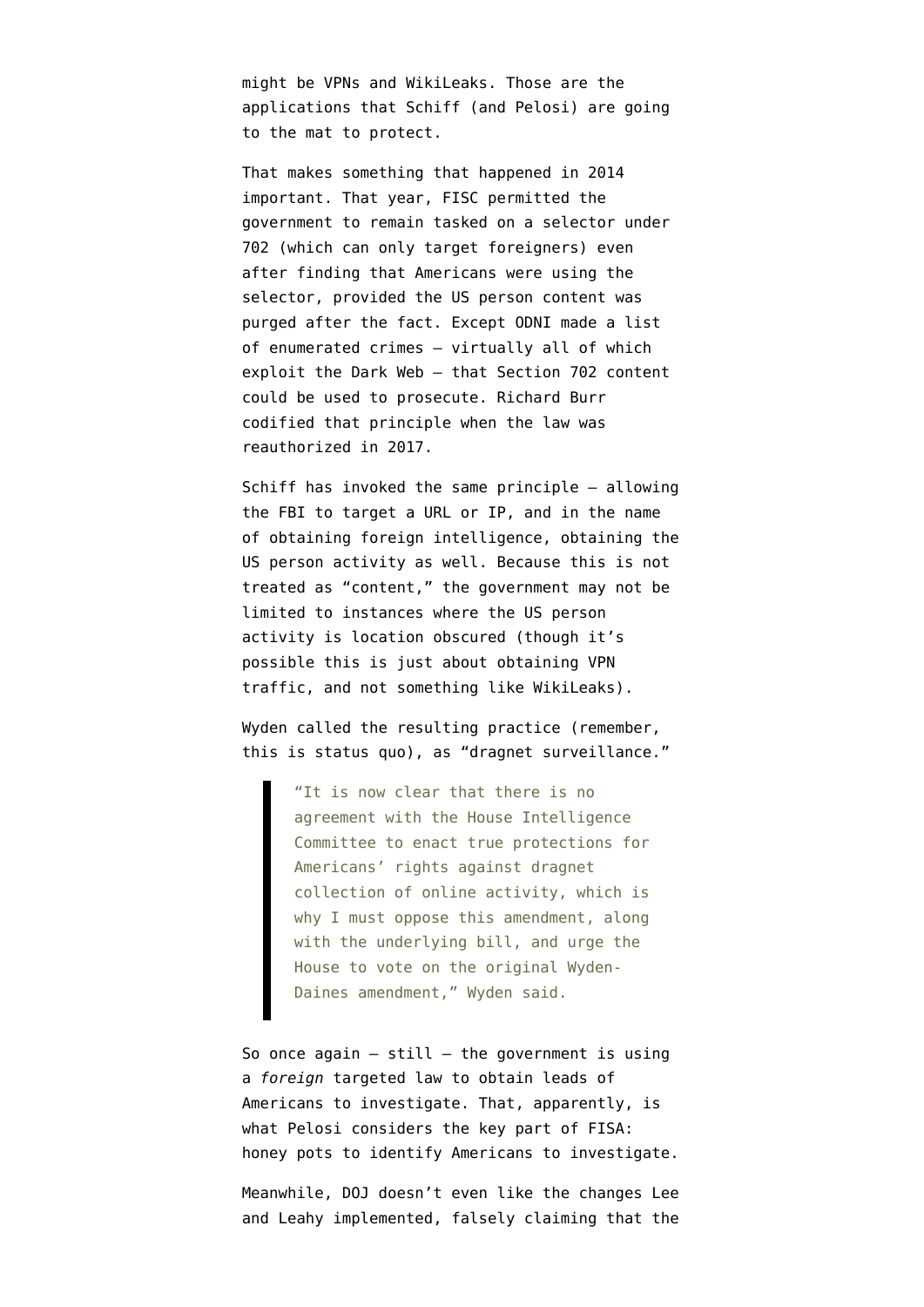law — which requires DOJ to meet the standards laid out voluntarily by FBI's response to the DOJ IG Report — does nothing to address the problems identified by the IG Report.

> The Department worked closely with House leaders on both sides of the aisle to draft legislation to reauthorize three national security authorities in the U.S.A. Freedom Act while also imposing reforms to other aspects of FISA designed to address issues identified by the DOJ Inspector General. Although that legislation was approved with a large, bipartisan House majority, the Senate thereafter made significant changes that the Department opposed because they would unacceptably impair our ability to pursue terrorists and spies. We have proposed specific fixes to the most significant problems created by the changes the Senate made. Instead of addressing those issues, the House is now poised to further amend the legislation in a manner that will weaken national security tools while doing nothing to address the abuses identified by the DOJ Inspector General.

Accordingly, the Department opposes the Senate-passed bill in its current form and also opposes the Lofgren amendment in the House. Given the cumulative negative effect of these legislative changes on the Department's ability to identify and track terrorists and spies, the Department must oppose the legislation now under consideration in the House. If passed, the Attorney General would recommend that the President veto the legislation.

Trump, meanwhile, is [opposing](https://twitter.com/realDonaldTrump/status/1265706645134274561) the bill because it doesn't go far enough.

> WARRANTLESS SURVEILLANCE OF AMERICANS IS WRONG!